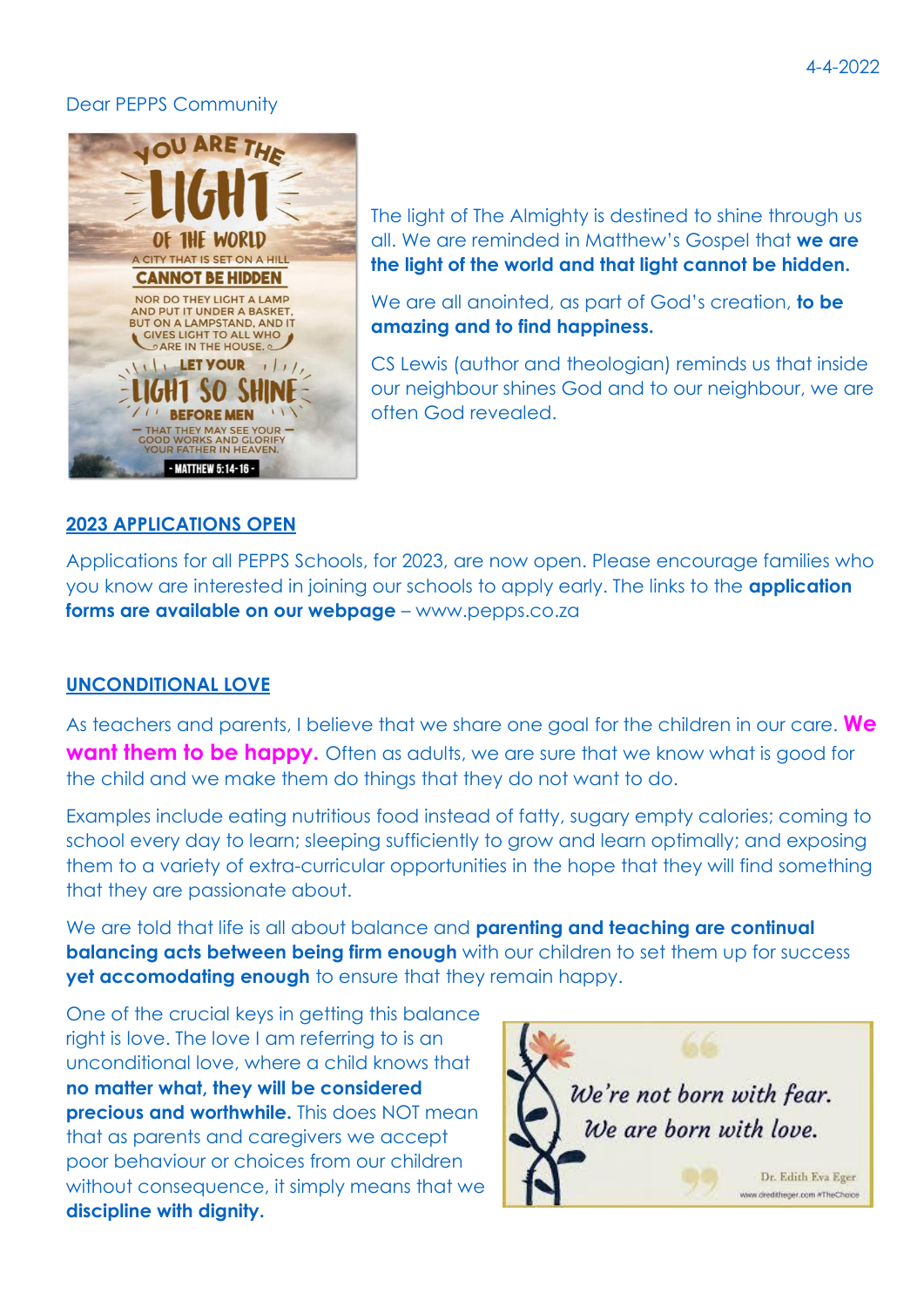Transgressions against our expectations must be followed by **conversations** and **reasonable consequences** with **clear expectations** about why we have the rules in our house that we do.

*Example 1: You have chosen not to eat any healthy food that I have offered you. We need healthy food to grow our bodies and minds. I love you and want you to be healthy. Unfortunately, the consequence of your choice is that you may not have a small sugary treat after dinner. (I do not advocate for children being forced to eat – they must just choose healthy food before being allowed treats)*

*Example 2: You do not seem to be committed to your studies and have achieved lower results, in your last two tests, than you usually get. I love you and want to help you in accomplishing the best academic performance that you can. To assist you, I am going to insist that for the next two weeks, I see you working on school work at the dining room table for an hour before dinner. I hope we can work together to help you.*

Boundaries that children understand are important. Sometimes it is helpful to write down a set of discussed expectations that everyone signs. That way there are fewer opportunities for misunderstandings and conflict. These **'family contracts'** should be reviewed annually.

## **HAPPINESS**

Happy parents statistically are more likely to have happy children. Scientific studies have shown that happier children are more likely to be healthier and achieve better academic results.



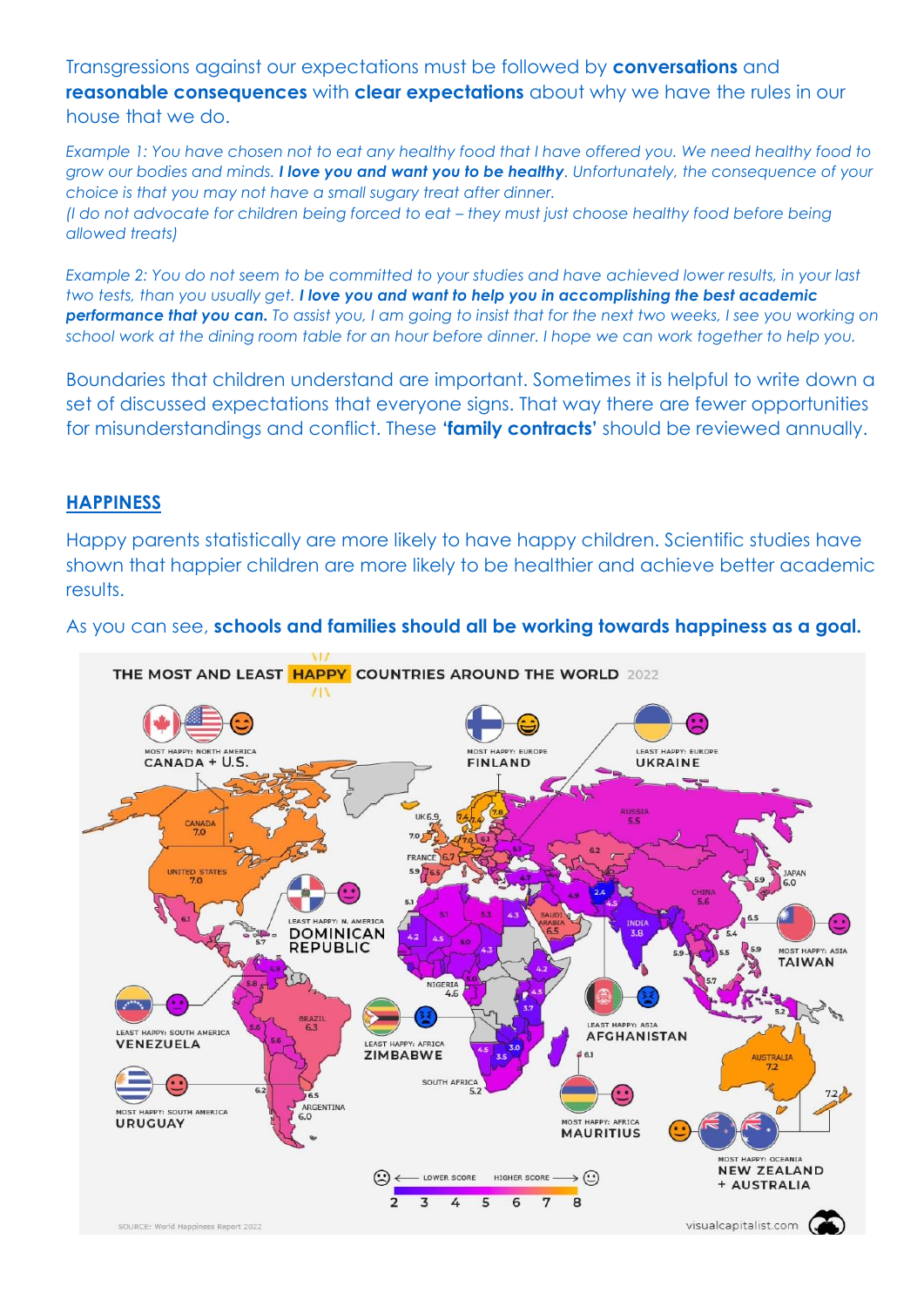Interestingly, it was only 10 short years ago that the United Nations decided to start to measure the happiness of nations. Currently, 152 countries are surveyed and South Africa is ranked number 91 in national happiness. Finland is ranked the happiest country and Afghanistan is the least happy country. I am not really focusing on the happiness of countries, but rather, noting that it is a recent world trend to even care enough about happiness to measure and survey it.

*<https://worldhappiness.report/ed/2022/>*

We now know that **happiness is important and increased research is being invested into happiness.** Apps are being developed to improve happiness and the media are selling happiness like it is a commodity on a shelf. These are all well and good, but attaining happiness is a little more complicated than starting to dance every morning to your favourite song or starting to meditate.

During the holiday I was reading various articles on **happiness resulting from general wellbeing**. I also read Dr Edith Egar's autobiographical journey to happiness called '*The Choice'*. She writes her book when she is in her mid 80's and she recounts her time in Auschwitz and the impact that being a holocaust survivor had on her life.

She is a qualified psychiatrist and shares the following pearls of wisdom:

- **Live in the now** since we cannot change the past and the future is not guaranteed.
- **The opposite of depression is expression**. We have to learn to constructively express our emotions – we need to learn to name and understand our emotions in order to express them in a way that does not cause hurt and harm.
- **Before you tell your life what you intend to do with it listen to what it intends to do with you.**  Live embracing your natural talents and strengths. Do not try to be someone you are not.



**We all DESERVE happiness.**

Focusing on this last point, in her practice, Dr Egar noticed how many people did not believe in their right to happiness or that happiness was available for them to enjoy. As per the title of her book, **happiness is a choice that is available to all of us**. I am not trivialising mental anguish or illness, but I am encouraging each parent, teacher and child to believe in their hearts that they **are worthy of enjoying happiness**.

Aristotle reminded his followers that **we must pursue a good life and not pleasure.** People often mistake short term pleasure-seeking for happiness. **Long-term happiness is derived from consistent good habits.** Science has shown that happiness is improved by good eating, moderate exercise, meditation, curious learning, optimal sleep, spiritual connection and positive social relationships.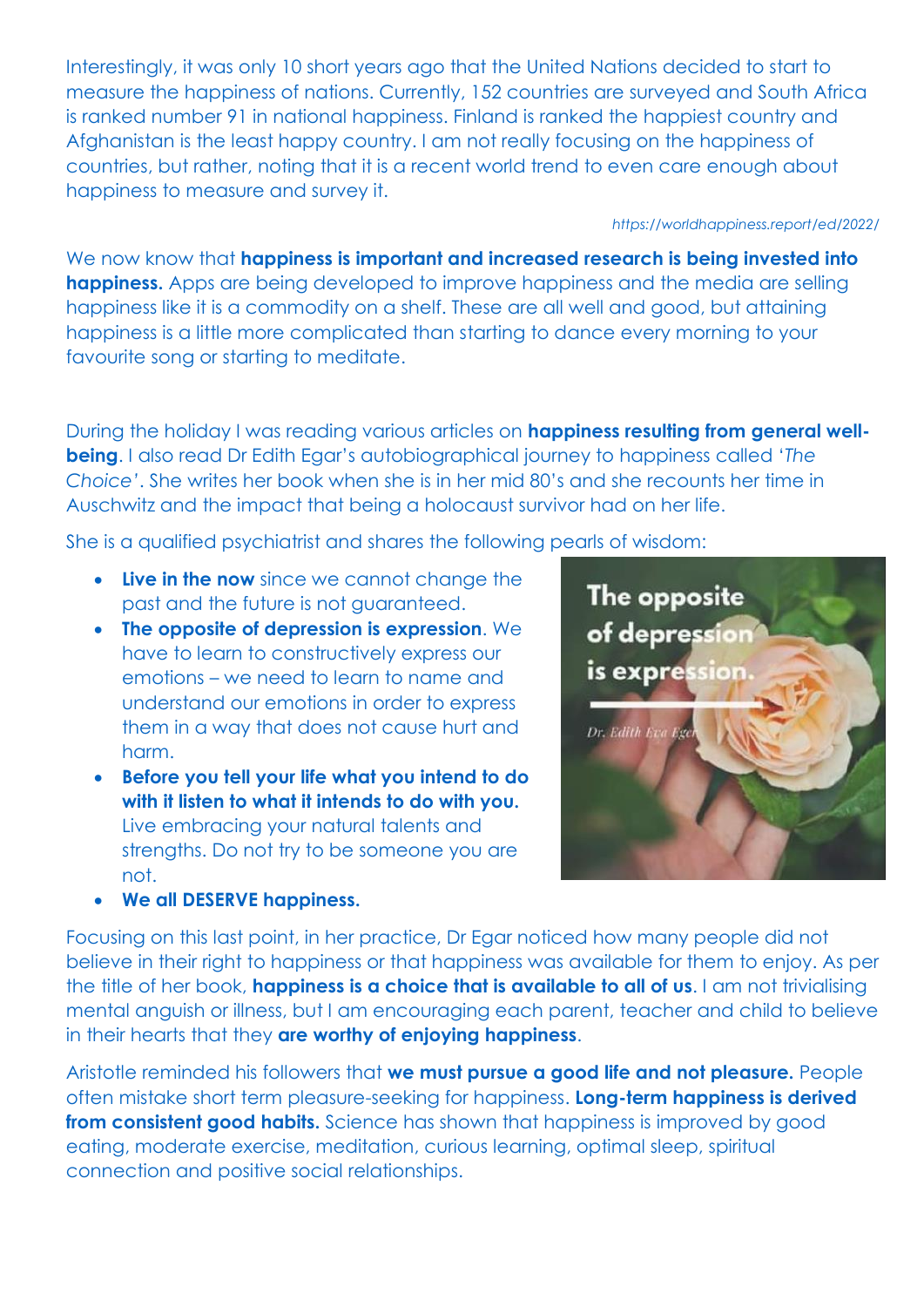Robert Putnum is a political scientist who has specialised in social capital. His research has shown that **social bonds are the most powerful predictor of life satisfaction** (aka happiness).



may lose.

C.S. Lewis

Circling back to CS Lewis. He reminds us that **God is a God of second chances and a God of the future.** Many biblical figures who enjoyed God's favour had done some really terrible things in their pasts. **God expects us to strive for excellence and not for perfection.** And on that note, Dr Edith Egar highlights that **perfectionism is the enemy of happiness** since if we are striving to be perfect we are destined to fail and we continually feel as if we are not good enough.

Striving for excellence is beneficial, striving for perfection is destructive to emotional well-being.

# **SAFEGUARDING AND DIGITAL PARENTING**

Children who do not feel safe, cannot be happy. **It is our responsibility as parents and teachers to ensure the safety of our children.** PEPPS is about to embark on a staffawareness campaign around safeguarding children. This includes heightening awareness around the abuse of children and behaviour patterns of sexual predators. With the increased access of young people to the internet and social media, **vigilance is required** at school and at home.

Parents and caregivers are obliged in our modern world to **upskill themselves** in terms of becoming good digital-parents.

# **How to Be a Good Digital Parent**

PROGRAM

 $\rightarrow$  Explore the Toolkit

Today our children have an incredible opportunity to learn, create and communicate through the use of technology. It is important that parents are confident in their understanding of digital devices, apps, games, and their ability to help guide their children at every age to ensure a positive experience online.

I refer you to an excellent website <https://www.fosi.org/good-digital-parenting> which gives helpful practical advice to those looking after children in an online world. The website includes an **online course** on understanding the online world and how to navigate the fine line between intruding on your child's privacy and protecting your child's safety.

We are delusional if we think that we can prevent our children from accessing the online world. **This generation of children live emersed in technology** and if they are to be successful in their world of work, **they will have to become responsible and capable digital citizens.** Again, I return to the theme of balance.

Digital addiction is real and varies from addiction to social media, games, and gambling through to addiction to pornography. Children do not have a fully developed frontal lobe of their brains (this part of the brain only matures between 18 and 22 – later in boys than girls). The frontal lobe is responsible for regulation and discernment in choices. **We owe it to our children to help them by setting appropriate digital limitations and expectations.**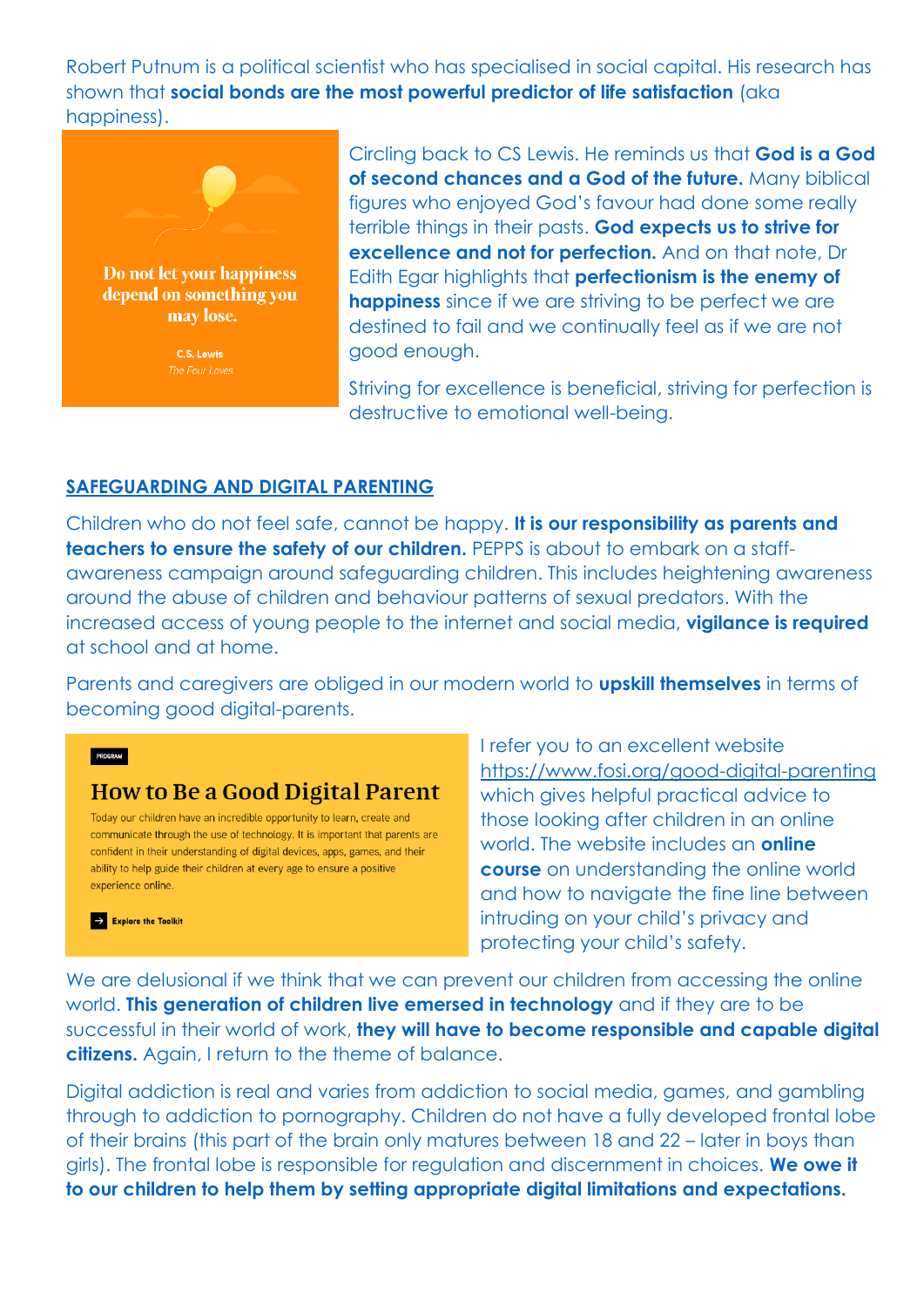'Family Link' is a free Google App that helps you quide your family towards healthy digital use. Parents and caregivers still need to keep an eye on the type of content being viewed, and engaged with, by their children. This can be onerous and, especially in the teen years, this may be an intrusion on the age-appropriate privacy that allows a young adult to make their own choices.



# Help your family create healthy digital habits

Whether your children are younger or in their teens, the Family Link app lets you set digital ground rules to help quide them as they learn, play, and explore online.

With Family Link you can approve or block the apps your child wants to install from the Google Play Store. You can also monitor and limit screen time, including checking out how much time your child spends on their fayourite apps, thanks to weekly or monthly activity reports. And, you can set daily screen time limits for their device.

#### Here's a full list of features:

- · Manage parental controls across Google services
- Manage the apps your child can use
- . Approve or block apps your child wants to install from the Google Play Store • See how much time their child spends on their apps with weekly or monthly activity
- reports
- Set daily screen time limits for your child's device
- Set daily limits for individual apps
- . Set a device hedtime
- See your child's device location
- Remotely lock your child's device
- See all devices where your child's account is signed-in
- $\bullet$  Play a sound to locate a child's device

Family Link does not claim to block inappropriate content, though some apps do offer their own filtering options that can be accessed through Family Link.

That will mean you can set age limits on Google Play content, like apps, books, movies - you can set SafeSearch filtering on Google Search and you can filter explicit lyrics in Play Music, although Google declares that these measures are not all 100 per cent successful

"**Bark'** is a paid-for App that monitors all of your child's online activity and only alerts parents when something concerning

presents. If sexual content, selfharm ideation or inappropriate content is detected, the parent/caregivers will be alerted. The parents/caregivers do not have to 'snoop' through their child's devices and read all of their messages to become aware of worrying risks.

This incredible service may well be worth the investment of R220 a month or R1500 a year.



IN PARTNERSHIP WITH PARENTS AND SCHOOLS:

# 5.9 million children covered.

## 550 thousand severe selfharm situations detected.

## 2.6 million severe bullying situations detected.

As a mother, I recognise that these are challenging waters to navigate. I encourage you all to **empower yourselves with knowledge** so that you can successfully chart a course through this unfamiliar territory. We can no longer afford to pretend that if we close our eyes to the potential risks, everything will be ok. I wish you strength in educating yourself about digital-parenting.